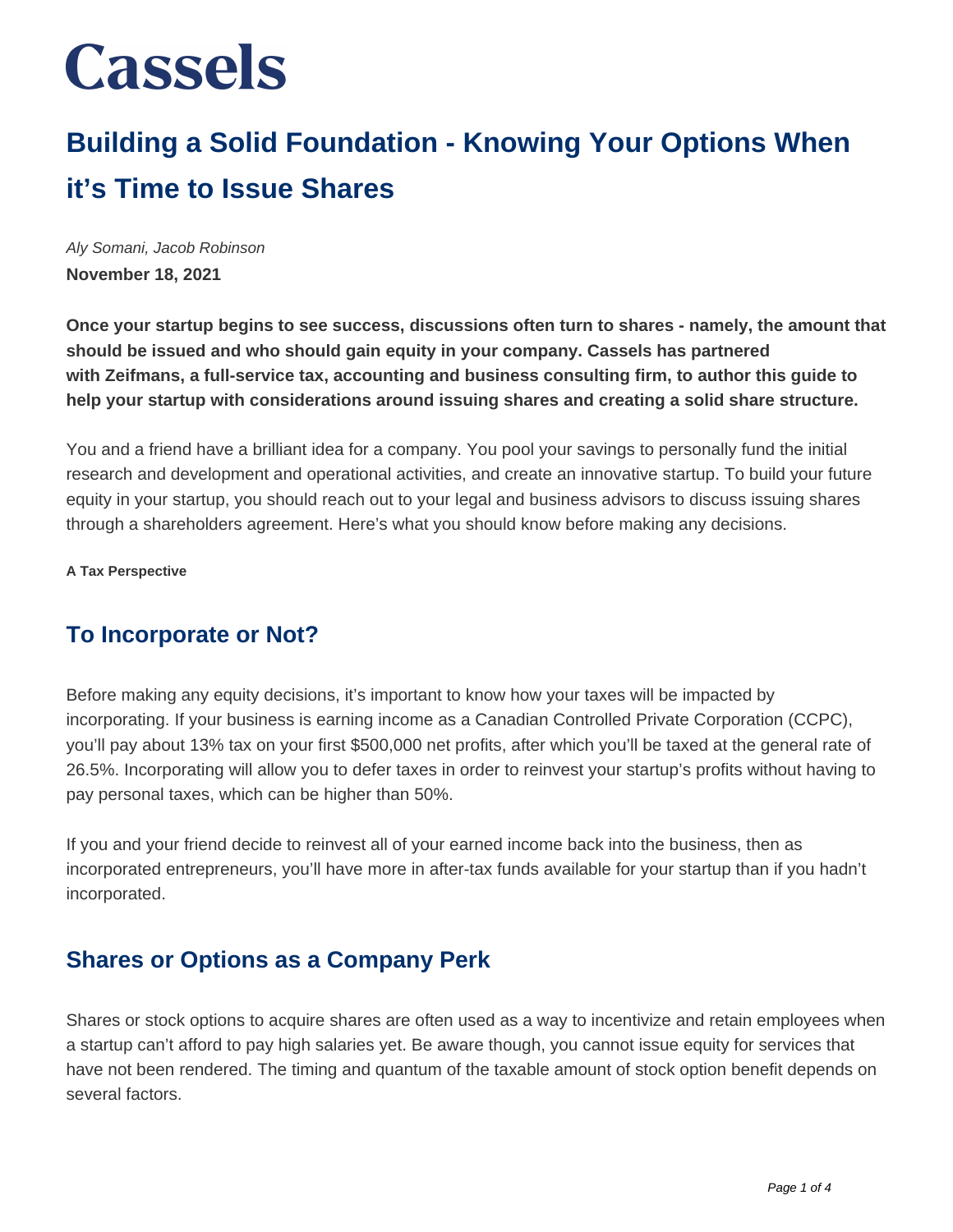In a well-structured plan, equity can actually be more tax efficient than a regular salary since employees benefit from Canada's capital gain tax treatment when selling stocks. A CCPC's employee generally pays tax only on the 50% of the total benefit amount and only at the time when the employee actually sells the shares acquired through the plan.

#### **A Legal Perspective**

#### **Understanding your Shareholders Agreement**

When issuing shares, an important step for a startup is to create a shareholders agreement. This agreement will act as a contract establishing rights and obligations for the shareholders, and the powers and duties of the Board of Directors.

Typically, shareholder agreements:

- Lay out how shares are issued, sold and transferred
- Establish the Board composition and duties
- Establish fundamental decision making powers
- Formulate exit mechanics (i.e., buy/sell options, rights of first refusal, right of first offer, tag along and drag along provisions)
- Determine what happens if a management shareholder dies or becomes disabled or if a shareholder that is an employee resigns or is terminated etc.
- Provide for a pre-emptive right (also known as an anti-dilution right)
- Include a valuation procedure that ties in with certain exit mechanics
- Set-out a dispute resolution procedure (which could be mediation or arbitration instead of the court system)

While some agreements are long and complex, a guiding principle is to strive for **good governance**. A way to achieve this is to elect an experienced and diverse Board of Directors rather than trying to account for every possible scenario in the agreement. This way, your company can confidently handle issues, even if they were omitted from the agreement. We highly recommend your legal team handle the agreement, as it will serve as the foundation of your company – and a well thought out agreement at the start will avoid larger issues down the road.

#### **Creating a Share Structure and Splitting up the Pie**

While some founders choose an equal split of equity, others take several factors into account – such as the time and capital put into the company by each individual and the anticipated go forward duties of the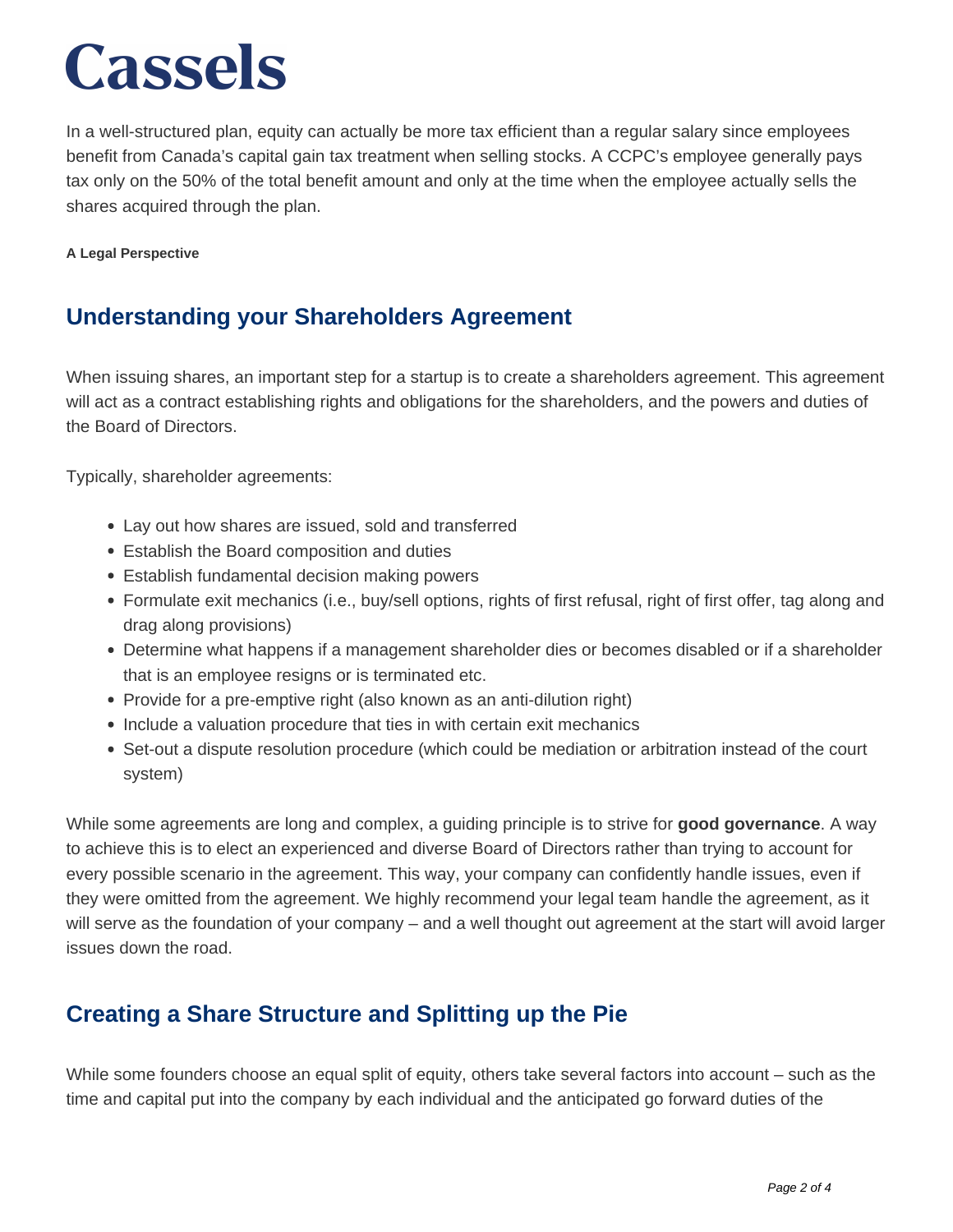founders. If one founder contributed a greater capital investment, completed more work, developed the IP and/or is responsible for a greater share of the work going forward, you may agree on an unequal split.

These decisions have lasting long-term effects on your partnership and must be made carefully. If one founder takes offense to an uneven split, then consider including operating metrics or milestones that could provide a founder an opportunity to earn additional equity down the line.

#### **Common Shares**

The law provides that where a company has only one class of shares, the shares will include the right to vote and receive the remaining property of the company upon dissolution. These features are typically included in a company's voting common shares which are issued to its founders.

Some companies choose to also create a class of non-voting common shares early on that are issued to employees or are created as part of a stock option plan and are issued when an employee exercises its stock options.

### **Why you Need a Vesting Schedule**

Most founders are familiar with tying the issuance of stock options to employees, contractors or advisors with time based or milestone based vesting schedules. A frequently used vesting schedule includes a cliff (i.e., 1 year) and then monthly or quarterly vesting over a period of time thereafter (i.e. 36-48 months).

A less familiar concept is tying a similar time-based vesting schedule to shares issued to founders. This is an important concept because it is not unusual for a co-founder to resign, stop producing or have a falling out with the other co-founders. Without an ability to call or repurchase that co-founder's shares, the company could be stuck in expensive litigation.

### **What About Intellectual Property?**

In some cases, founders will have intellectual property (like patents, trademarks and trade secrets) that have real value and need to be transferred into the newly formed corporation. Section 85 of the *Income Tax* Act provides for rollover (or tax deferral) treatment where property is transferred for shares. We recommend working with your tax advisor to assess whether a tax deferred transfer is available.

#### **The Final Word**